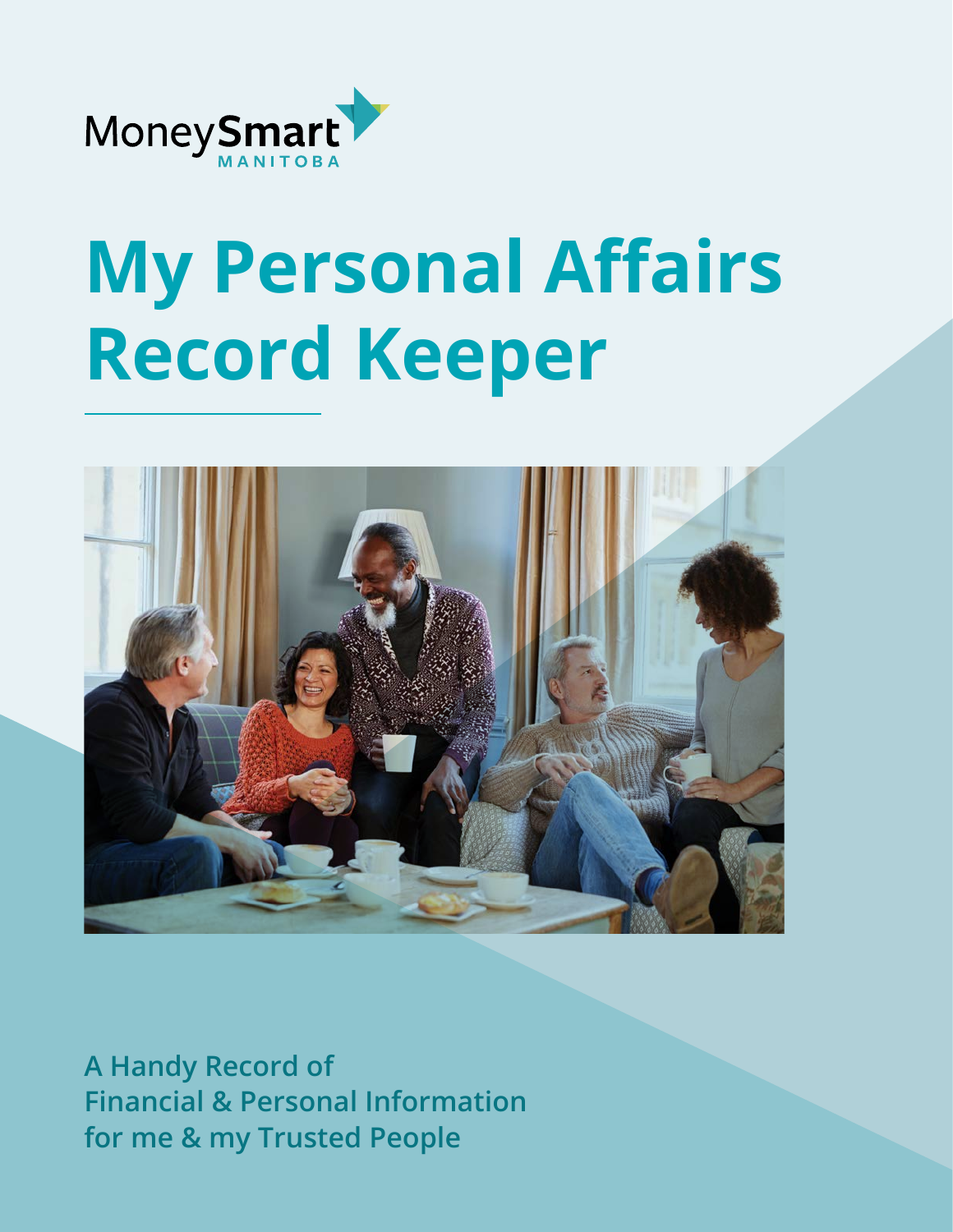# **The Record Keeper**

# *A DIY Guide to Organizing Personal Information*

In the event of an emergency, death or incapacity, it's critical that your loved ones or a trusted person acting with Power of Attorney have access to your important personal information.

My Financial Record Keeper helps you keep track of all your personal affairs, and provides the trusted people in your life with quick access to information should they need it.

It doesn't take long to fill this out, saving family and loved ones from what could be needless hours of searching for documents and contacts.

Once complete, keep in a safe, secure space and advise your loved ones, executor, or POA where they can find this single document.



**We strongly recommend storing this document in a safe, secure location that only trusted individuals are made aware of.**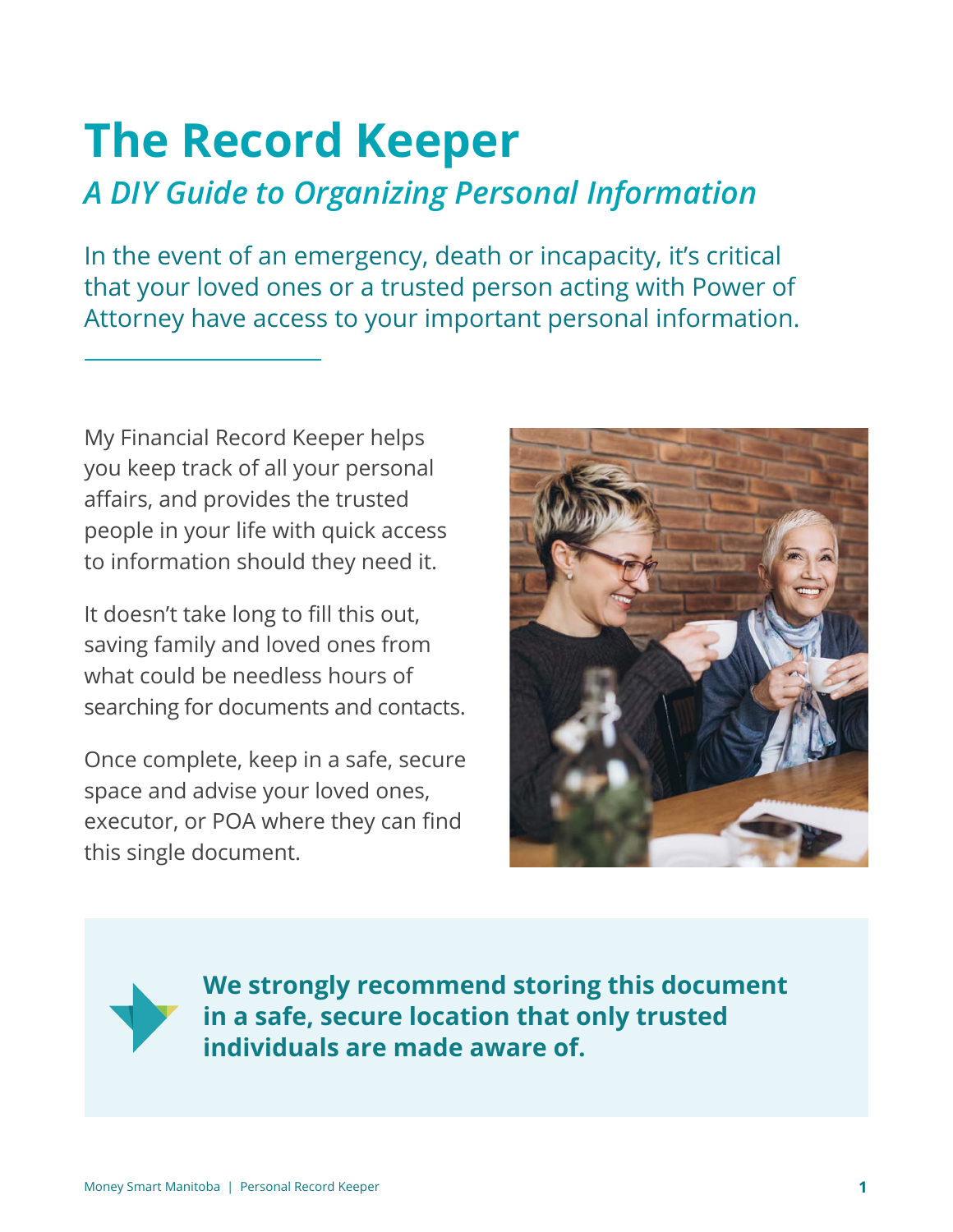#### **Personal Information**

| <b>BIRTH CERTIFICATE</b>                                                    |  |
|-----------------------------------------------------------------------------|--|
| <b>COUNTRY OF BIRTH</b><br>Date of landing, Date of Canadian<br>citizenship |  |
| <b>SOCIAL INSURANCE NUMBER</b>                                              |  |
| <b>MILITARY SERVICE RECORDS</b>                                             |  |
| <b>DRIVER'S LICENSE</b>                                                     |  |
| PASSPORT/CITIZENSHIP PAPERS                                                 |  |
| <b>DEATH CERTIFICATE</b><br>(for deceased spouse)                           |  |

#### **Estate Information**

| <b>WILL</b>                                       |  |
|---------------------------------------------------|--|
| <b>HEALTH CARE DIRECTIVE</b>                      |  |
| <b>POWER OF ATTORNEY</b>                          |  |
| <b>EXECUTOR TRUSTEE</b>                           |  |
| <b>PRE-ARRANGED FUNERAL /</b><br><b>INSURANCE</b> |  |
| <b>CEMETERY PLOT</b>                              |  |
| <b>LAWYER / LAW FIRM</b>                          |  |
|                                                   |  |

## **Email, Social Media & Other Passwords**

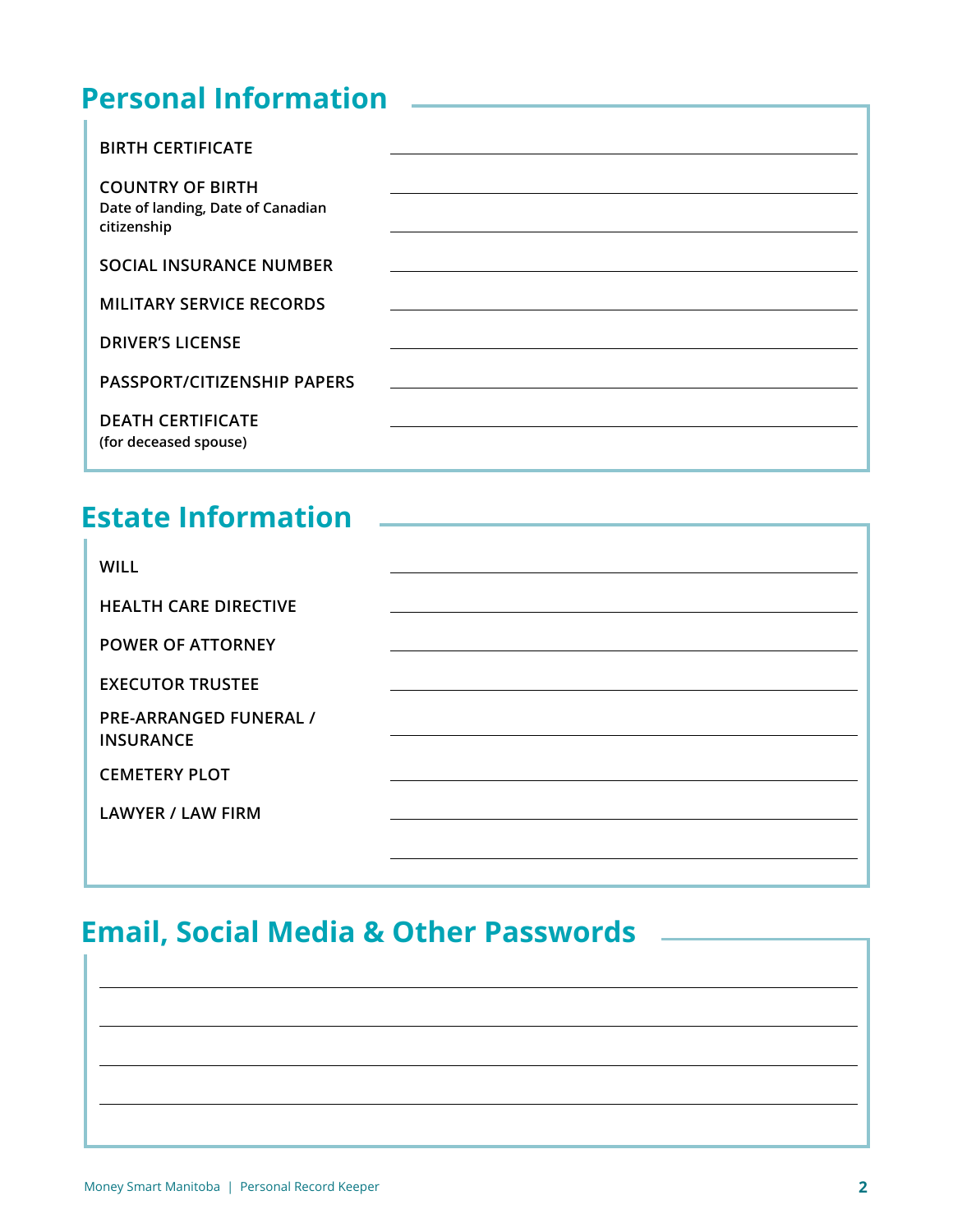# **Important Documents**

| <b>MARRIAGE LICENSE</b><br><b>Province/Country of Marriage</b> |                                                             |
|----------------------------------------------------------------|-------------------------------------------------------------|
| <b>DIVORCE RECORDS</b>                                         |                                                             |
| <b>SEPARATION AGREEMENT</b>                                    |                                                             |
| <b>PRE/POST NUPTIAL AGREEMENTS</b>                             | <u> 1980 - Jan James James, margolar fizikar (h. 1980).</u> |
| <b>CUSTODY PAPERS</b>                                          |                                                             |
|                                                                |                                                             |

# **Financial Info & Assets**

| <b>BANK ACCOUNT(S)</b><br>INSTITUTIONS, HOLDINGS,<br>CHEQUING/SAVINGS ETC.         |  |
|------------------------------------------------------------------------------------|--|
| <b>INVESTMENTS</b><br>TFSAs, RRSPs, RESPs, ETFs,                                   |  |
| STOCKS, MUTUAL FUNDS, BONDS                                                        |  |
| <b>DEBT</b><br><b>CREDIT CARDS / LINES OF CREDIT /</b><br><b>OTHER LOANS/LIENS</b> |  |
|                                                                                    |  |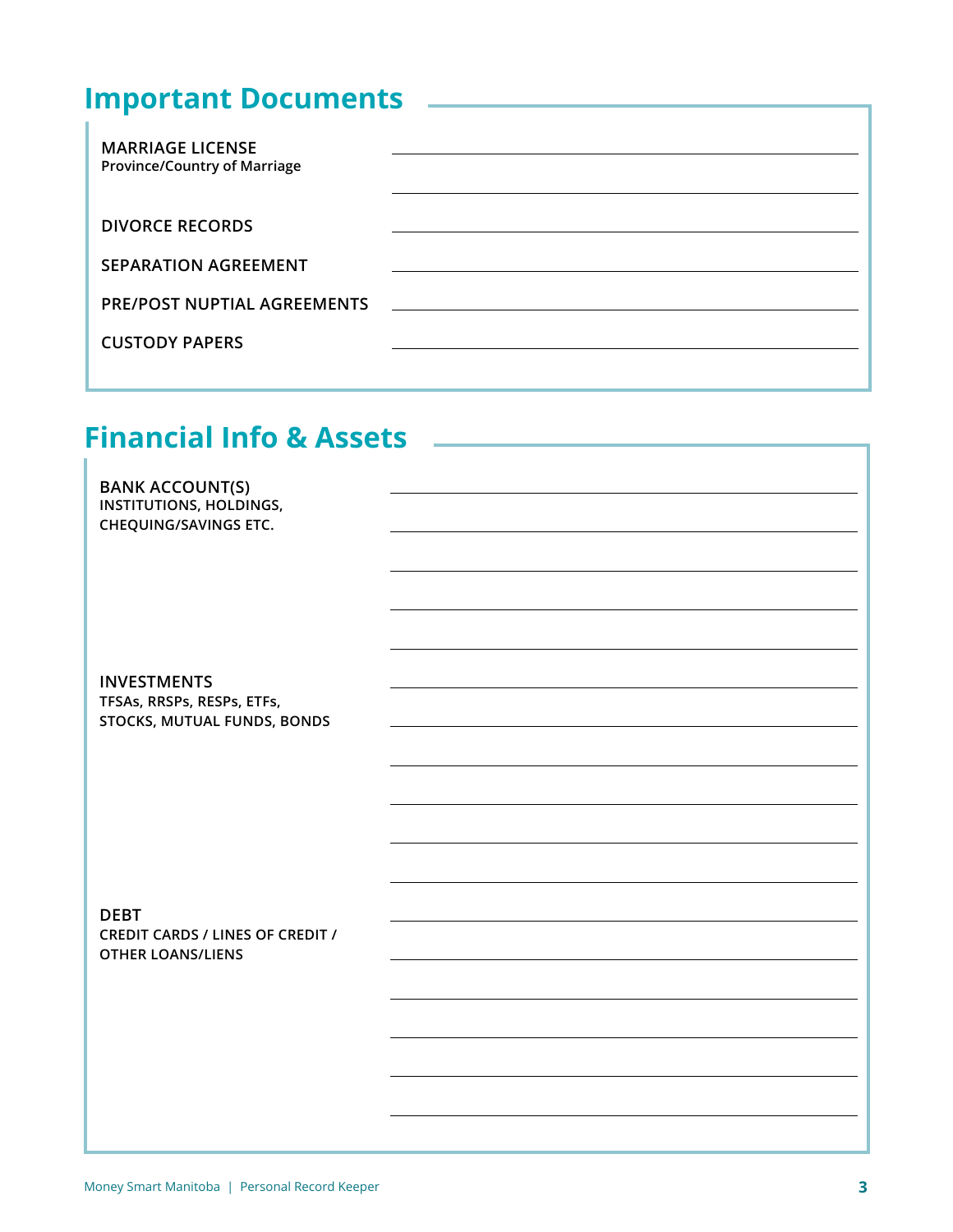# **Financial Info & Assets**

| LIFE INSURANCE POLICY<br><b>CRITICAL ILLNESS INSURANCE</b>                                            |  |
|-------------------------------------------------------------------------------------------------------|--|
| PENSION(S)/BENEFITS<br><b>PREVIOUS YEAR'S TAX RETURNS</b>                                             |  |
| <b>LOCATION OF PERSONAL ITEMS</b><br><b>OR KEEPSAKES</b><br>(Especially those identified in the will) |  |
|                                                                                                       |  |
|                                                                                                       |  |

#### **Financial Contacts**

| <b>FINANCIAL PLANNER &amp; ADVISER</b> | and the state of the state of the state of the state of the state of the state of the state of the state of the |
|----------------------------------------|-----------------------------------------------------------------------------------------------------------------|
|                                        |                                                                                                                 |
| <b>ACCOUNTANT</b>                      |                                                                                                                 |
| <b>LAWYER</b>                          |                                                                                                                 |
| LIFE INSURANCE AGENT                   |                                                                                                                 |
|                                        |                                                                                                                 |

## **Keys, Mailbox, Safety Deposit Box, etc.**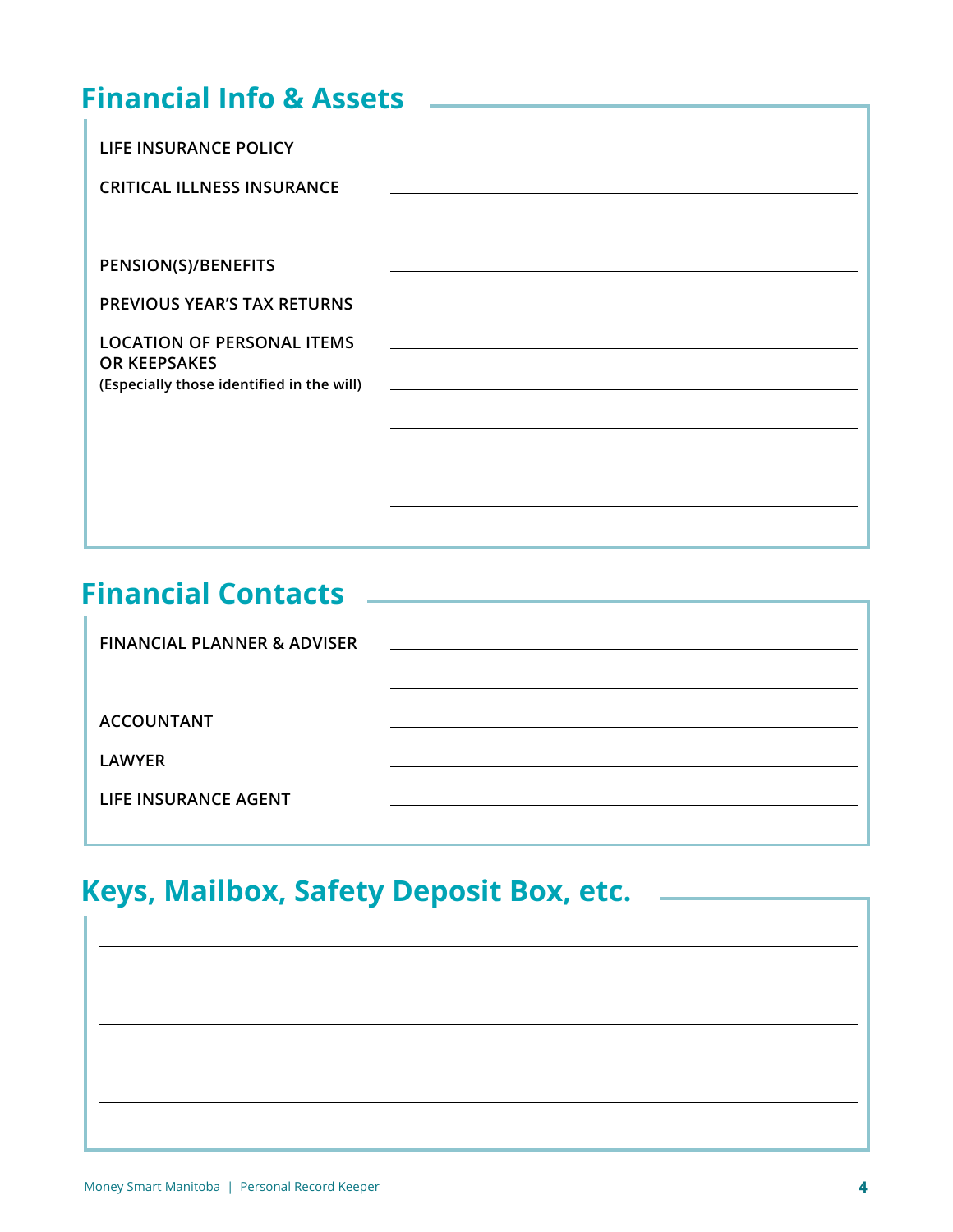| <b>Home &amp; Other Properties</b>                                                                                |  |
|-------------------------------------------------------------------------------------------------------------------|--|
| <b>LIST OF ALL PROPERTIES</b>                                                                                     |  |
| <b>MORTGAGE OR RENTAL</b><br><b>DOCUMENTS</b>                                                                     |  |
| <b>UTILITY BILLS</b><br>LIST providers/account numbers<br>for power, cable, phone,<br>internet, water/sewer, etc. |  |
| <b>HOMEOWNERS OR TENANTS</b><br><b>INSURANCE</b>                                                                  |  |
| <b>PROPERTY TAX BILL(S)</b>                                                                                       |  |
| <b>DEEDS/TITLES FOR PROPERTIES</b>                                                                                |  |

#### **Pets / Veterinarian**

# **Automobile & Other Vehicles**

| <b>REGISTRATION</b><br>(List all vehicles) |  |
|--------------------------------------------|--|
| LOANS/FINANCING                            |  |
| <b>INSURANCE</b>                           |  |
|                                            |  |
|                                            |  |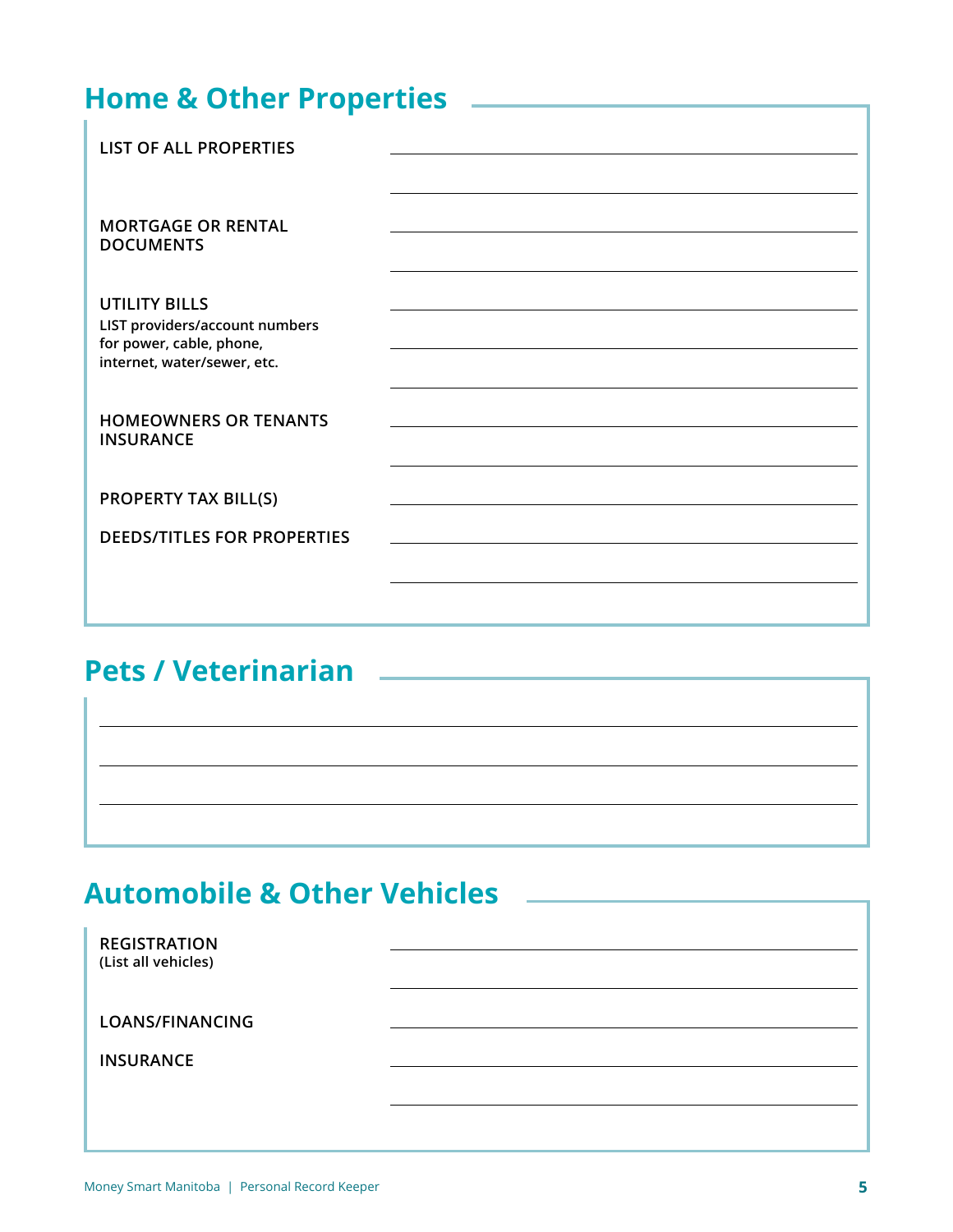#### **Health Information**

| <b>NAME OF DOCTOR(S)</b>    |  |
|-----------------------------|--|
|                             |  |
| <b>MEDICATION</b>           |  |
|                             |  |
|                             |  |
|                             |  |
|                             |  |
| <b>MEDICARE NUMBER</b>      |  |
| <b>MEDICAL RECORDS</b>      |  |
| <b>HEALTH INSURANCE</b>     |  |
| <b>DISABILITY INSURANCE</b> |  |
|                             |  |



**Looking for useful, unbiased information? Here are some helpful websites that might come in handy:**

**www.moneysmartmanitoba.ca www.gov.mb.ca/seniors www.gov.mb.ca/publictrustee/ www.aosupportservices.ca**